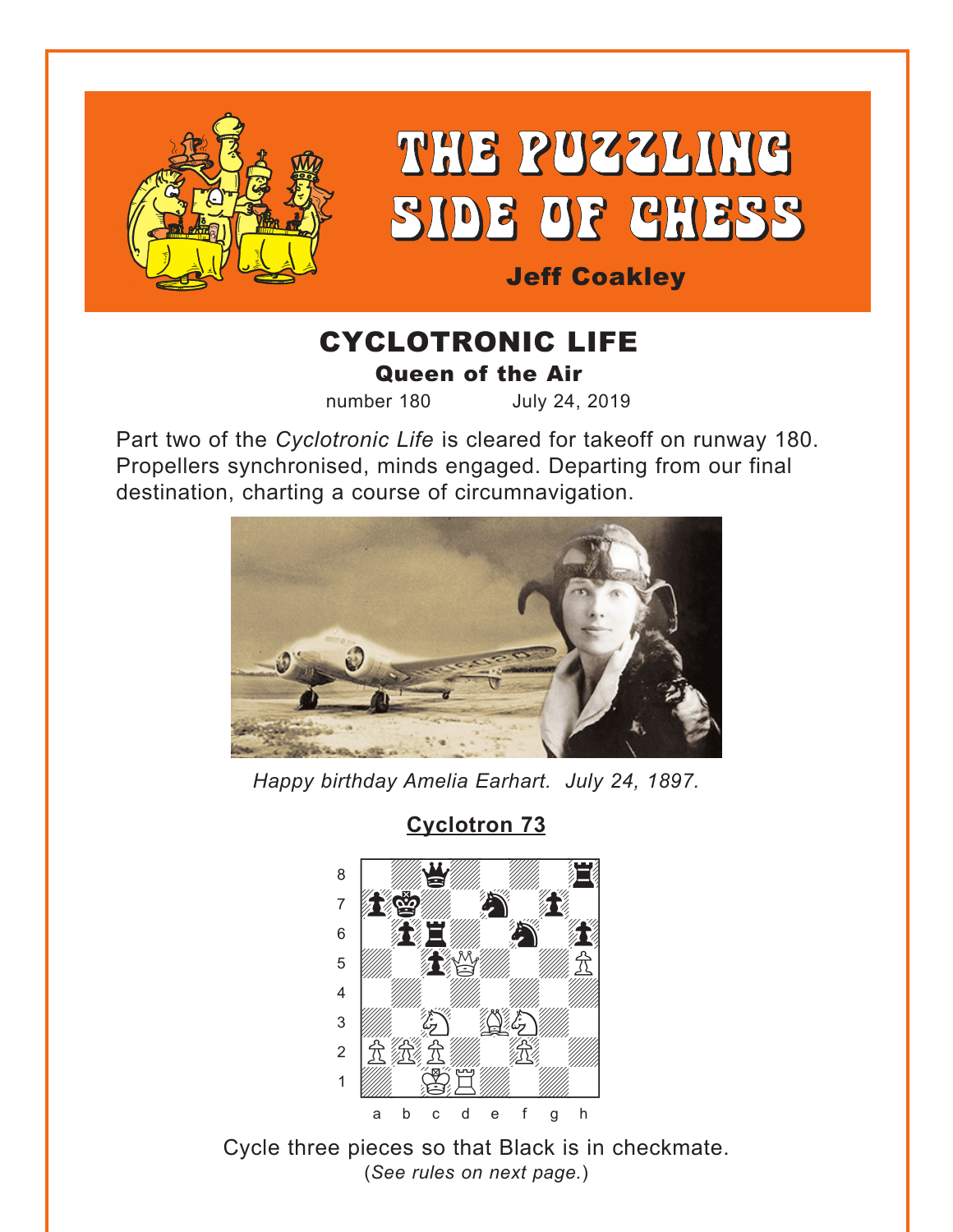#### *CYCLOTRONS*

<span id="page-1-0"></span>*Switch the position of three pieces so that Black is in checkmate. No actual chess moves are made. The pieces simply swap squares. The pieces trade places in a "cycle". Piece A goes to square B, piece B goes to square C, and piece C goes to square A.* 

*Any three pieces can trade places. Colours do not matter. The cycled pieces can be all white, all black, or a mix of both. Cycling the black king is a common trick.* 

*The position after the cycle must be legal. This rule implies several things.* 

- *a) A pawn cannot be on the 1st or 8th rank.*
- *b) Both kings cannot be in check.*
- *c) There must be a way to reach the position with a legal white move. Impossible checks, especially double checks, are a frequent "violation".*
- *d) In some cases, retrograde analysis is required to decide if the position after a cycle is legal.*



Amelia Earhart disappeared over the Pacific Ocean on July 2, 1937. Her intended flight around the world was the longest ever attempted, taking an equatorial route of 47,000 km (29,000 miles). The mystery surrounding her death continues to this day.



**Cyclotron 74**

Cycle three pieces so that Black is in checkmate.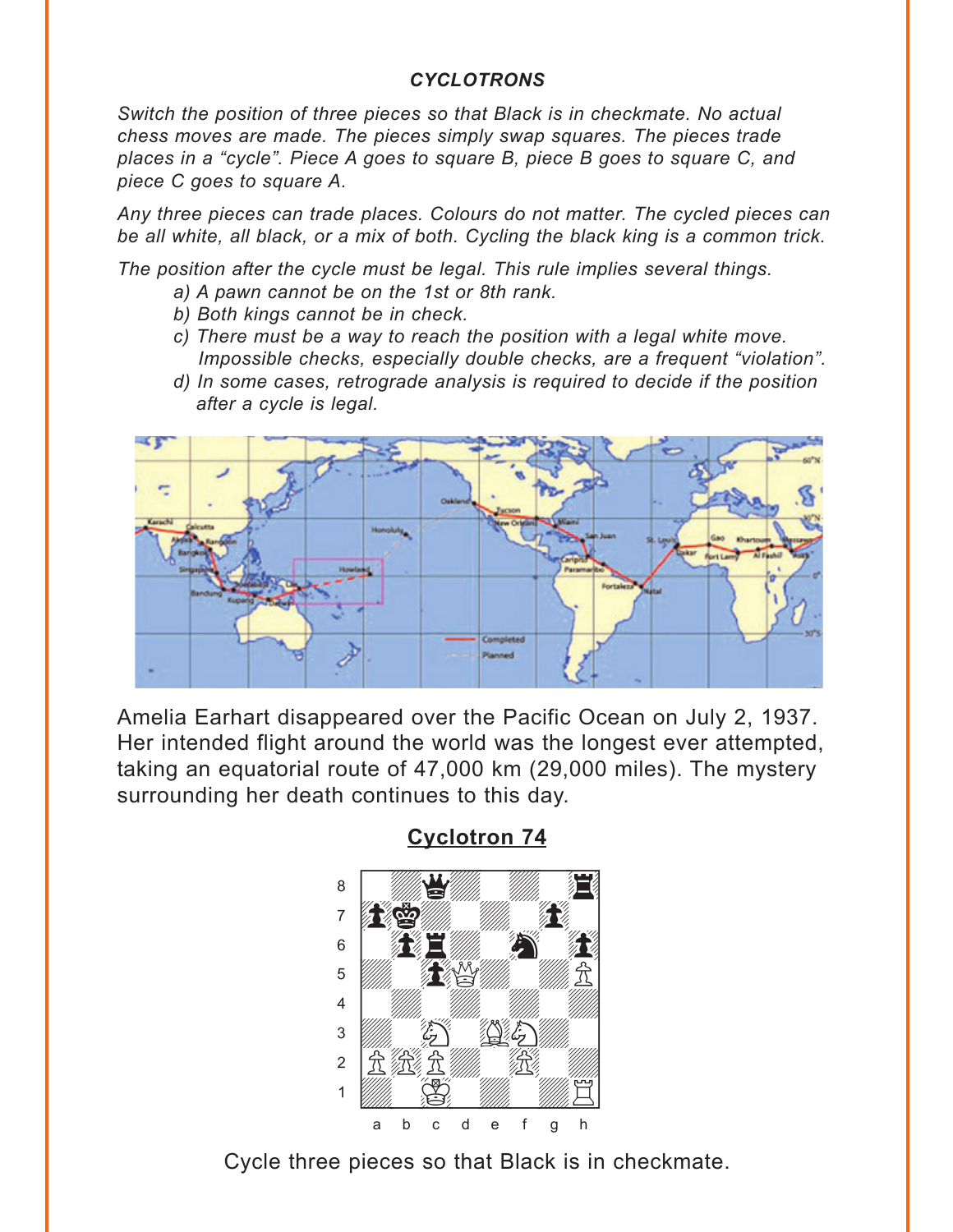<span id="page-2-0"></span>

Cycle three pieces so that Black is in checkmate.



Amelia Earhart was born at Atchinson, Kansas in 1897. Always the tomboy, always on the move, she attended public school in Des Moines, Iowa; St. Paul, Minnesota; and Chicago. During World War I, she served as a nurse at Spadina Military Hospital in Toronto. Later she studied at Columbia University in New York City, learned to fly in Los Angeles, and worked as an aircraft sales representative in Boston. All before she became an international celebrity following her historic 1928 flight across the Atlantic Ocean.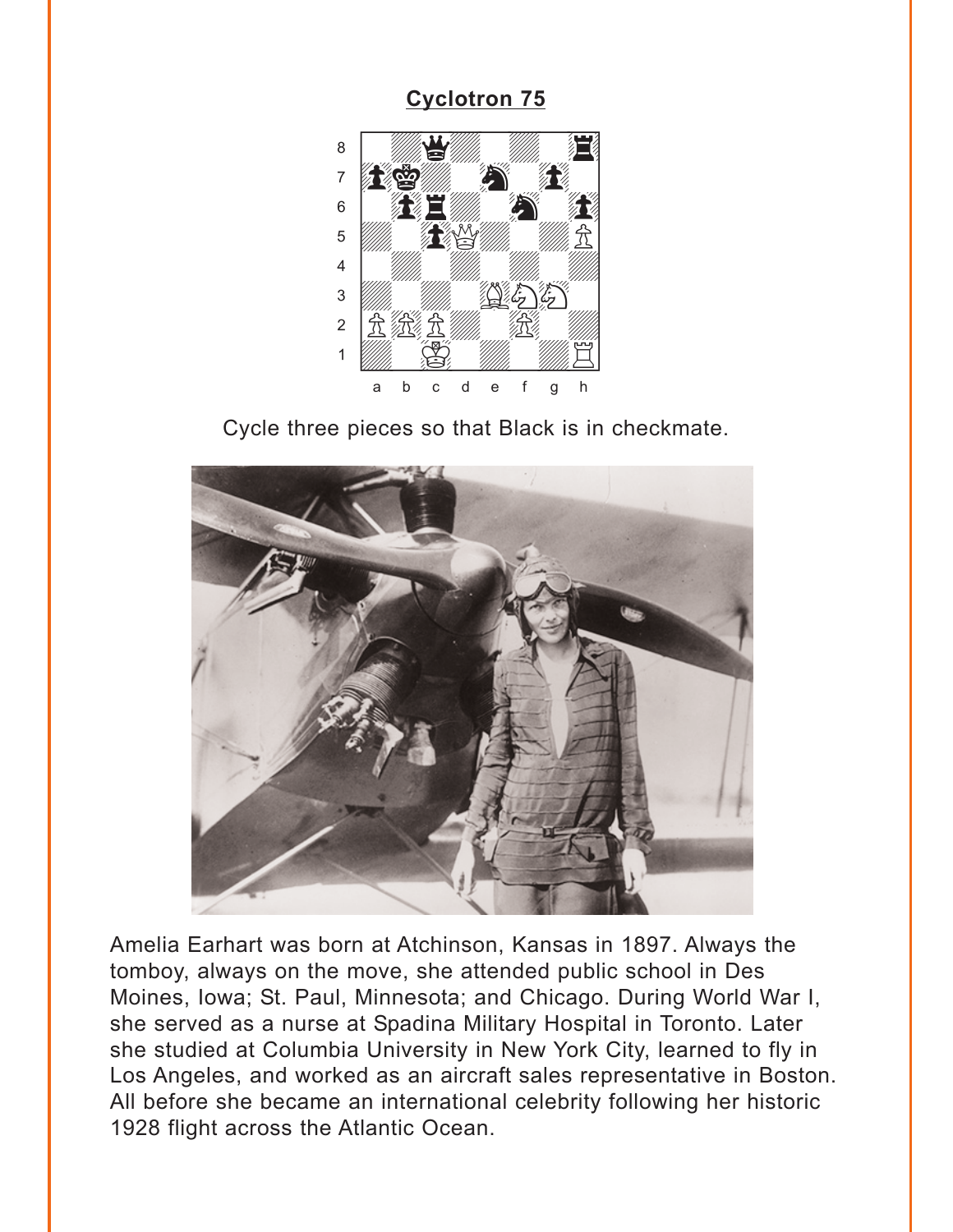<span id="page-3-0"></span>

Cycle three pieces so that Black is in checkmate.



The list of Amelia Earhart's accomplishments and accolades is long and impressive. Here are some of the highlights.

- \* First woman to fly solo across the Atlantic Ocean.
- \* First person to fly solo from Hawaii to California.
- \* World altitude record, 1931. 18,415 feet (5,613 m).
- \* Awarded the Distinguished Flying Cross by U.S. Congress, 1932.
- \* Faculty advisor, Department of Aeronautics, Purdue University.
- \* Investor and promoter of commercial passenger airlines.
- \* Influential advocate of equal rights and opportunities for women.
- \* Associate editor of Cosmopolitan magazine.
- \* Designer of a successful line of women's clothing bearing her name.
- \* Admiringly referred to in the media as "Queen of the Air".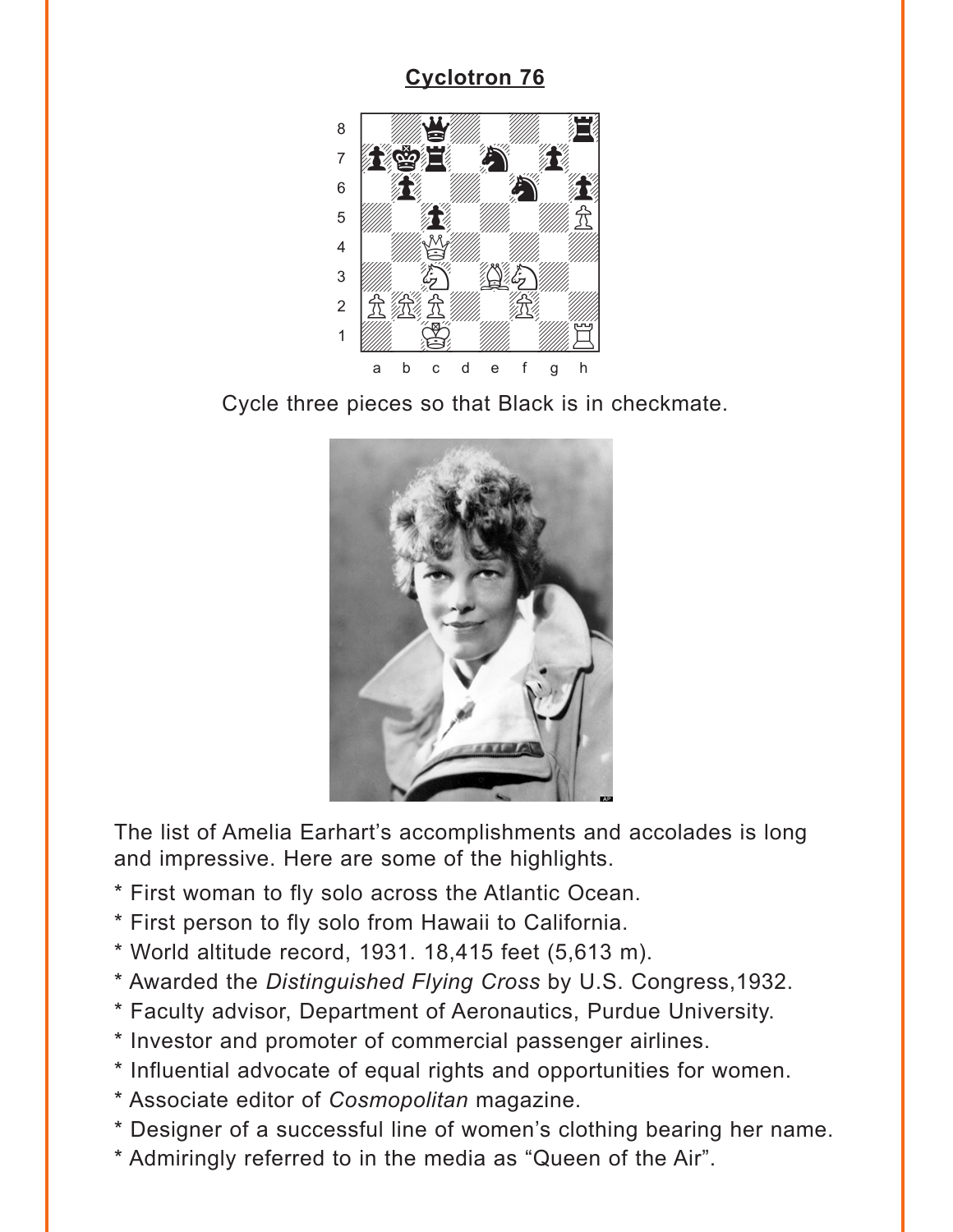<span id="page-4-0"></span>

Cycle three pieces so that Black is in checkmate.

The first circumnavigation of the world by aircraft was achieved in 1924 by two bi-planes of the U.S. military. Pilots and crew members were Lowell Smith, Eric Nelson, John Harding, and Henry Ogden. Their flight took 175 days and covered 44,300 km (27,500 miles).

Amelia Earhart's goal was to fly around the world closer to the equator, increasing the distance travelled. If she had completed the journey, it would have taken 35 days.

In her words, "One flight which I most wanted to attempt - a circumnavigation of the globe as near its waistline as could be."



The next problem, another approximate twin, is the last leg of this column. But not the end of the series. Stay tuned for more puzzles from the Cyclotronic Side of Life.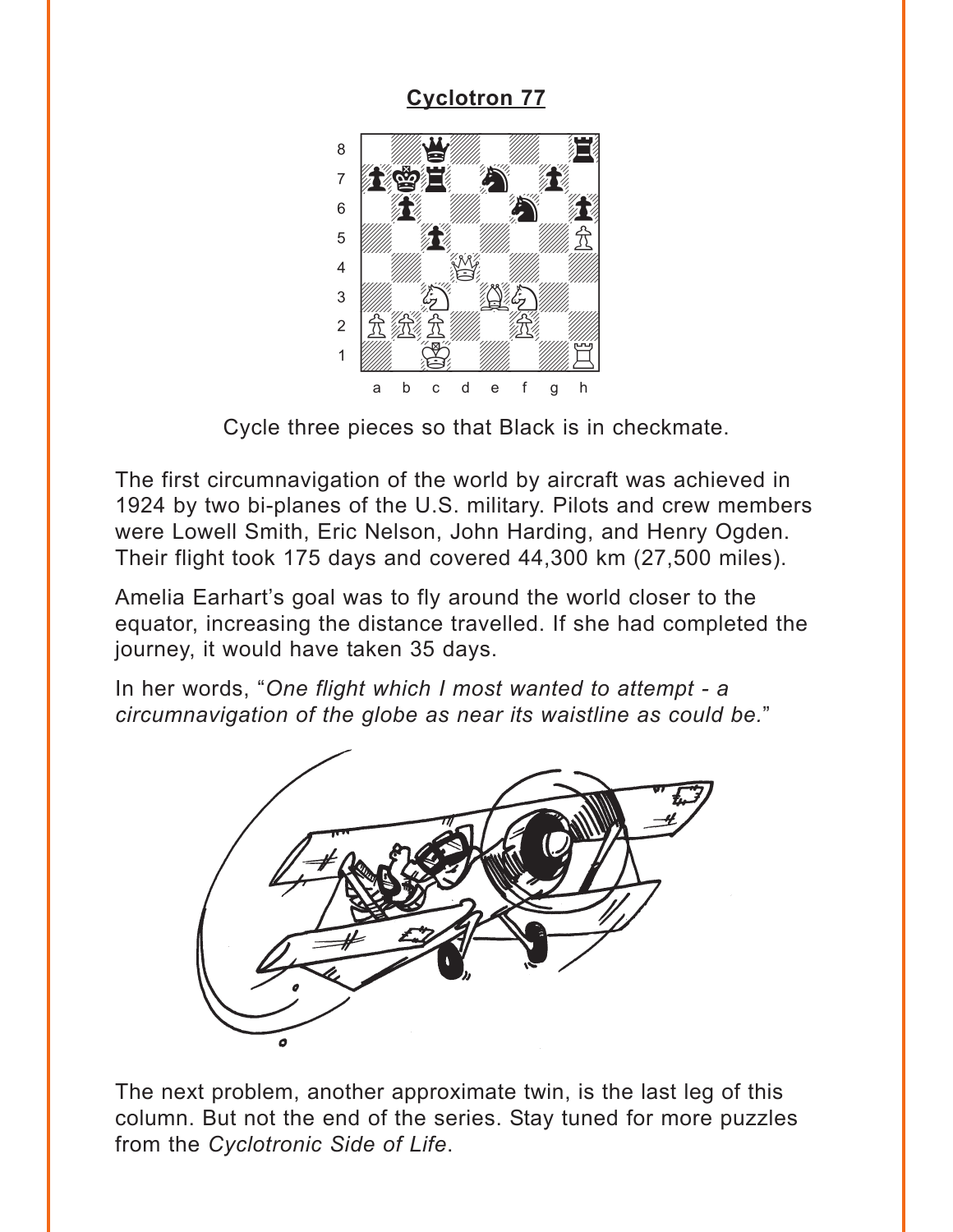<span id="page-5-0"></span>

Cycle three pieces so that Black is in checkmate.



"The most difficult thing is the decision to act. The rest is merely tenacity. The fears are paper tigers. You can do anything you decide to do. You can act to change and control your life and the procedure. The process is its own reward."

**Amelia Earhart**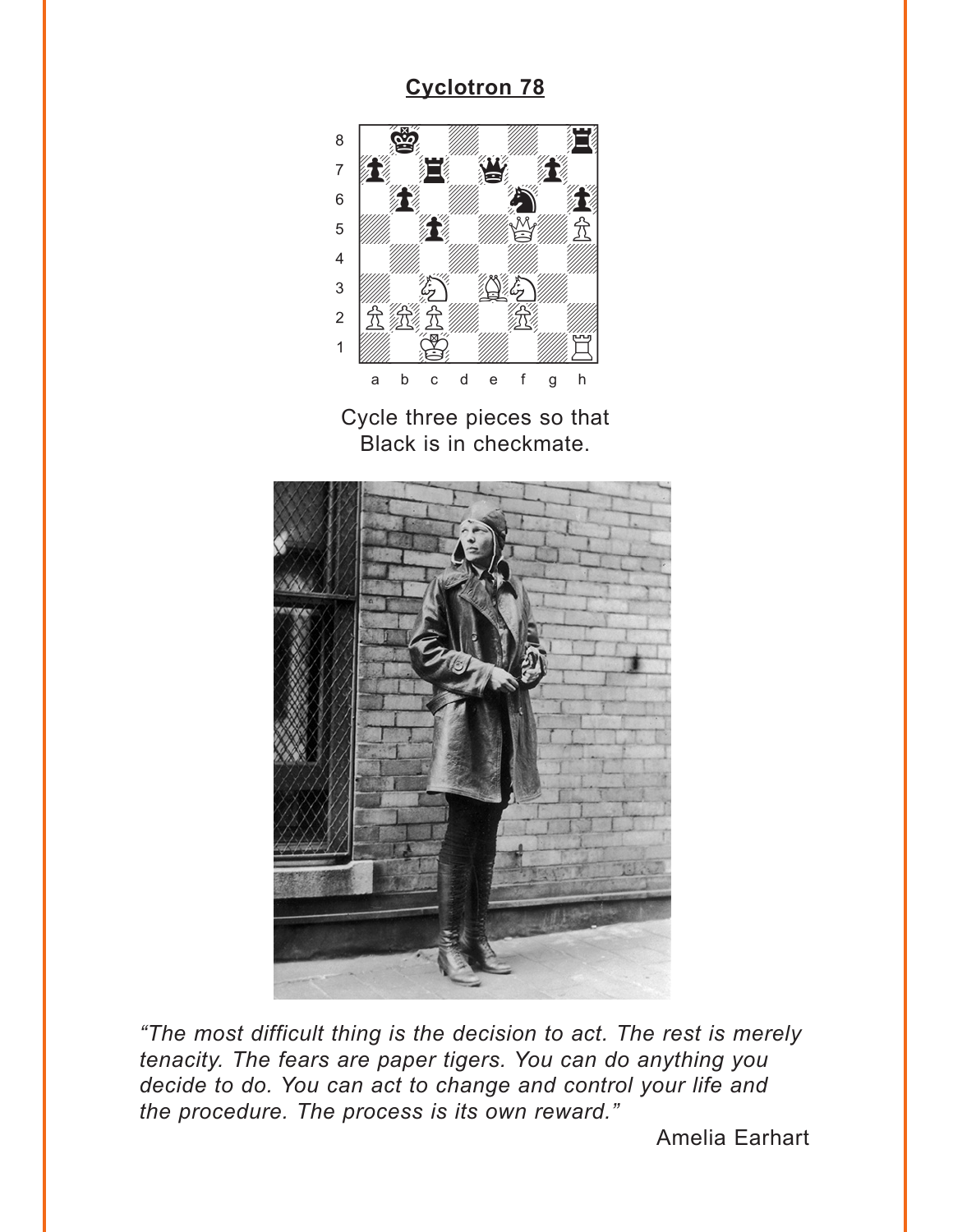# <span id="page-6-0"></span>**SOLUTIONS**

All cyclotrons by J. Coakley. *Puzzling Side of Chess* (2019). Computer checked by Caisay 4.1 (Adrian Storisteanu).

**PDF hyperlinks.** You can advance to the solution of any puzzle by clicking on the underlined title above the diagram. To return to the puzzle, click on the title above the solution diagram.

*Archives***.** Other columns with similar problems can be found in the archives (55, 89, 92, 95, 119, 126, 128, 130, 132, 177, 178). For more information on ordinary switcheroos, see column 4.



### **[Cyclotron 73](#page-0-0)**

Kb7 $\rightarrow$ c1 Kc1 $\rightarrow$ c3 Nc3 $\rightarrow$ b7 Cycling kings! The last move was Rd2>d1#.

The cycle  $a2 \rightarrow b7 Kb7 \rightarrow d5 Qd5 \rightarrow a2$  is an illegal double check.

The order in which the pieces are cycled is not important. The resulting position will still be the same. See diagram below.

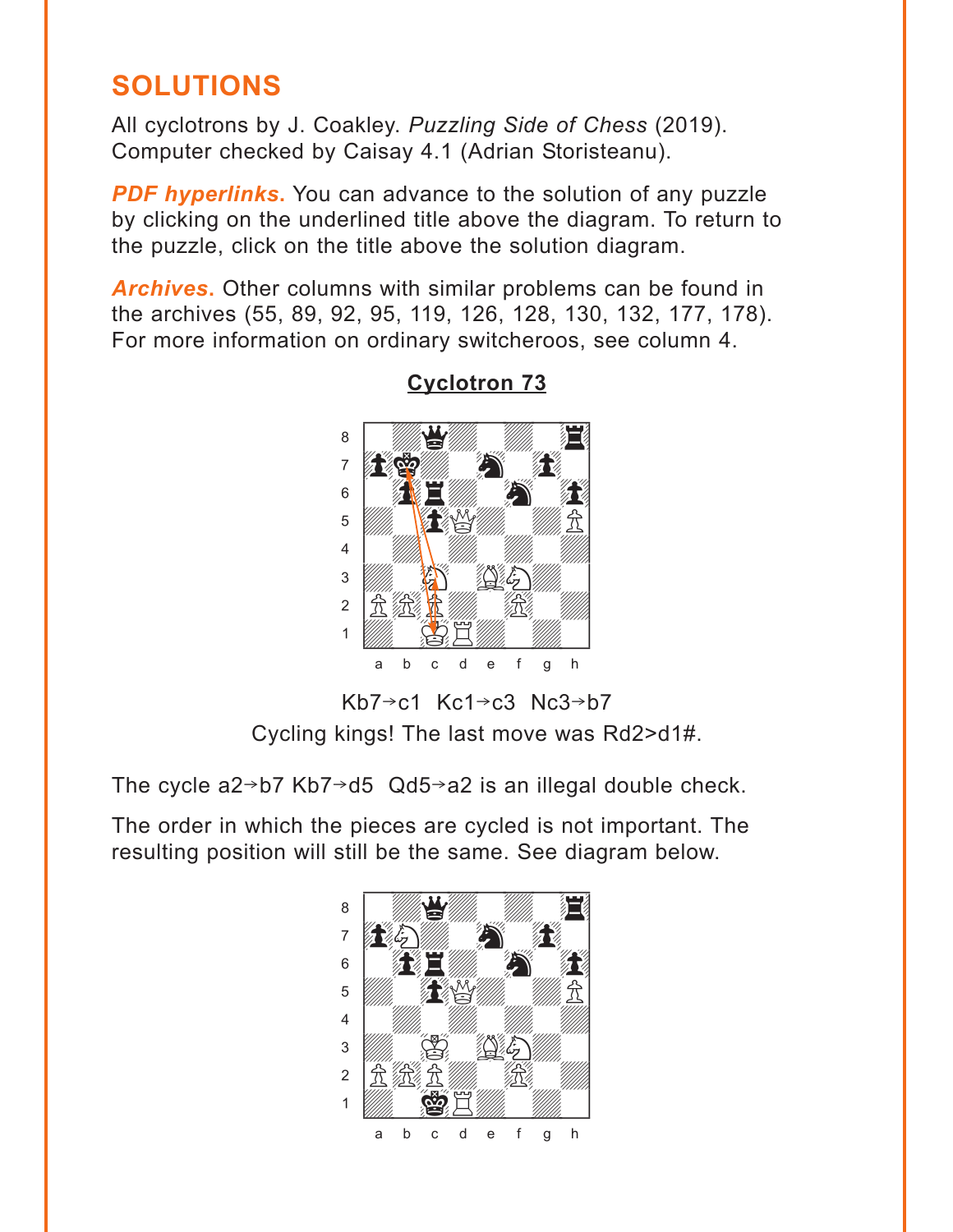<span id="page-7-0"></span>

Kb7 $\rightarrow$ f3 Nf3 $\rightarrow$ f6 Nf6 $\rightarrow$ b7

As in most cyclotrons, the black king journeys to his fate.

The cycle Kb7 $\rightarrow$ c1 Kc1 $\rightarrow$ c3 Nc3 $\rightarrow$ b7 is an illegal double check. The same applies to problems 74, 75, and 76.



Kb7 $\rightarrow$ h1 Rh1 $\rightarrow$ f2 f2 $\rightarrow$ b7

Another royal visit to the 1st rank.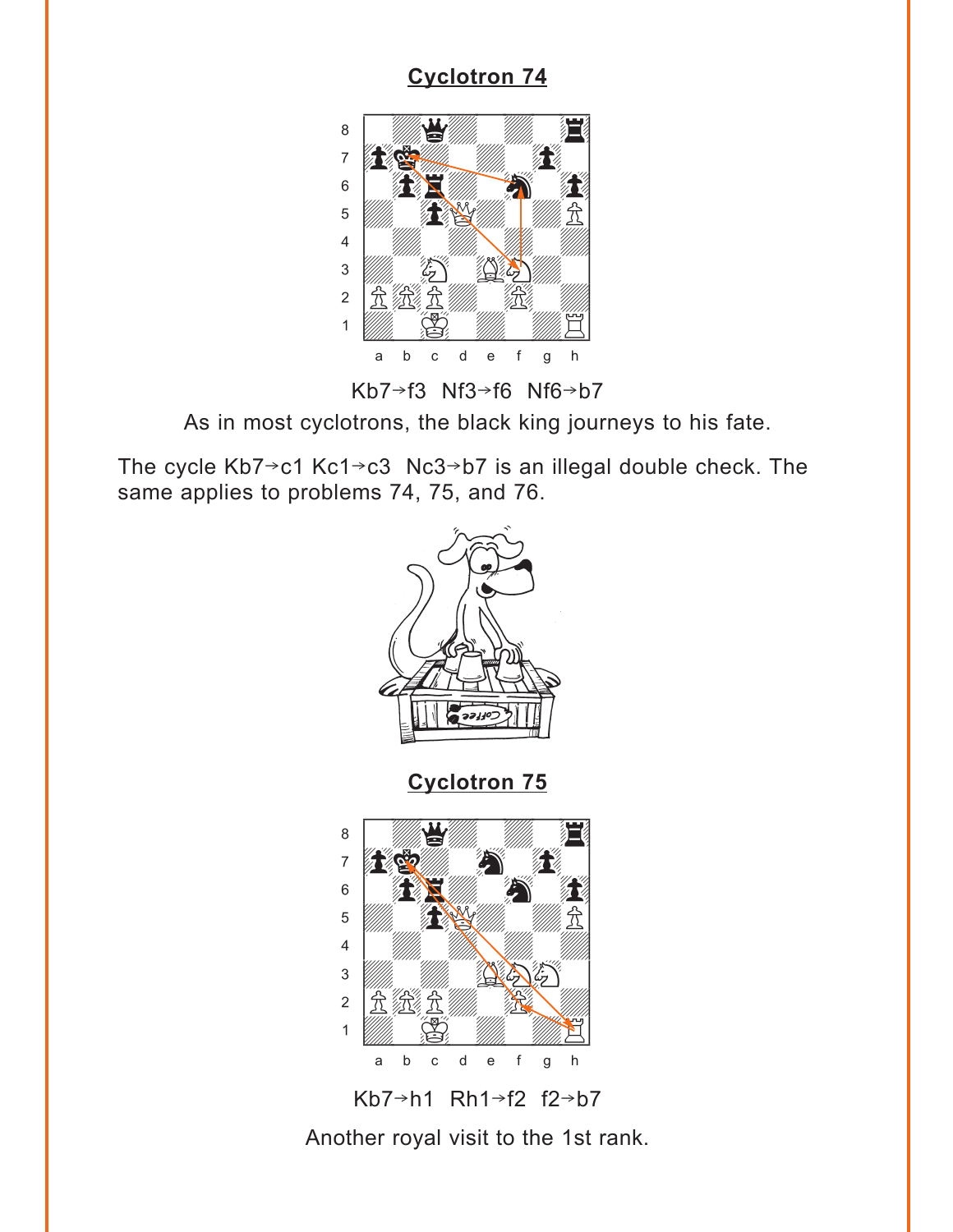<span id="page-8-0"></span>

 $b2 \rightarrow b7$  Kb7 $\rightarrow c3$  Nc3 $\rightarrow b2$ 

The knight cycles to defend the queen.



Quotes from the Heart by the Queen of the Air

"Courage is the price that life exacts for granting peace, the soul that knows it not, knows no release from little things."

"Decide whether or not the goal is worth the risks involved. If it is, stop worrying."

"Women, like men, should try to do the impossible. And when they fail, their failure should be a challenge to others."

"Never interrupt someone doing something you said couldn't be done."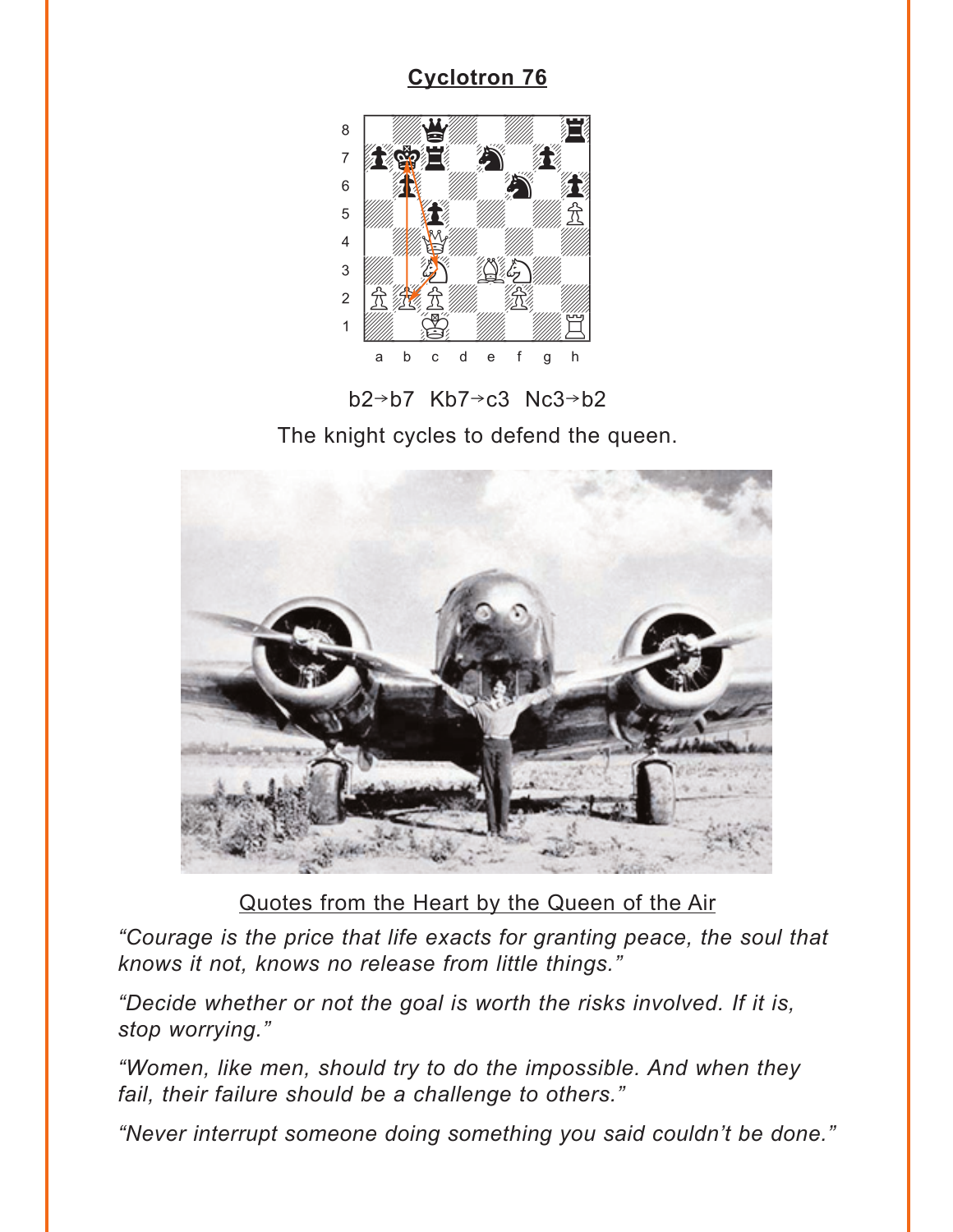<span id="page-9-0"></span>

Kb7 $\rightarrow$ c5 c5 $\rightarrow$ e3 Be3 $\rightarrow$ b7

The black king stays put this time.

The cycles  $a2 \rightarrow b7 Kb7 \rightarrow d4 d4 \rightarrow a2$  and  $Kb7 \rightarrow d4 Qd4 \rightarrow c5 c5 \rightarrow b7$  are illegal multiple checks.



"No kind action ever stops with itself. One kind action leads to another. Good example is followed. A single act of kindness throws out roots in all directions, and the roots spring up and make new trees. The greatest work that kindness does to others is that it makes them kind themselves."